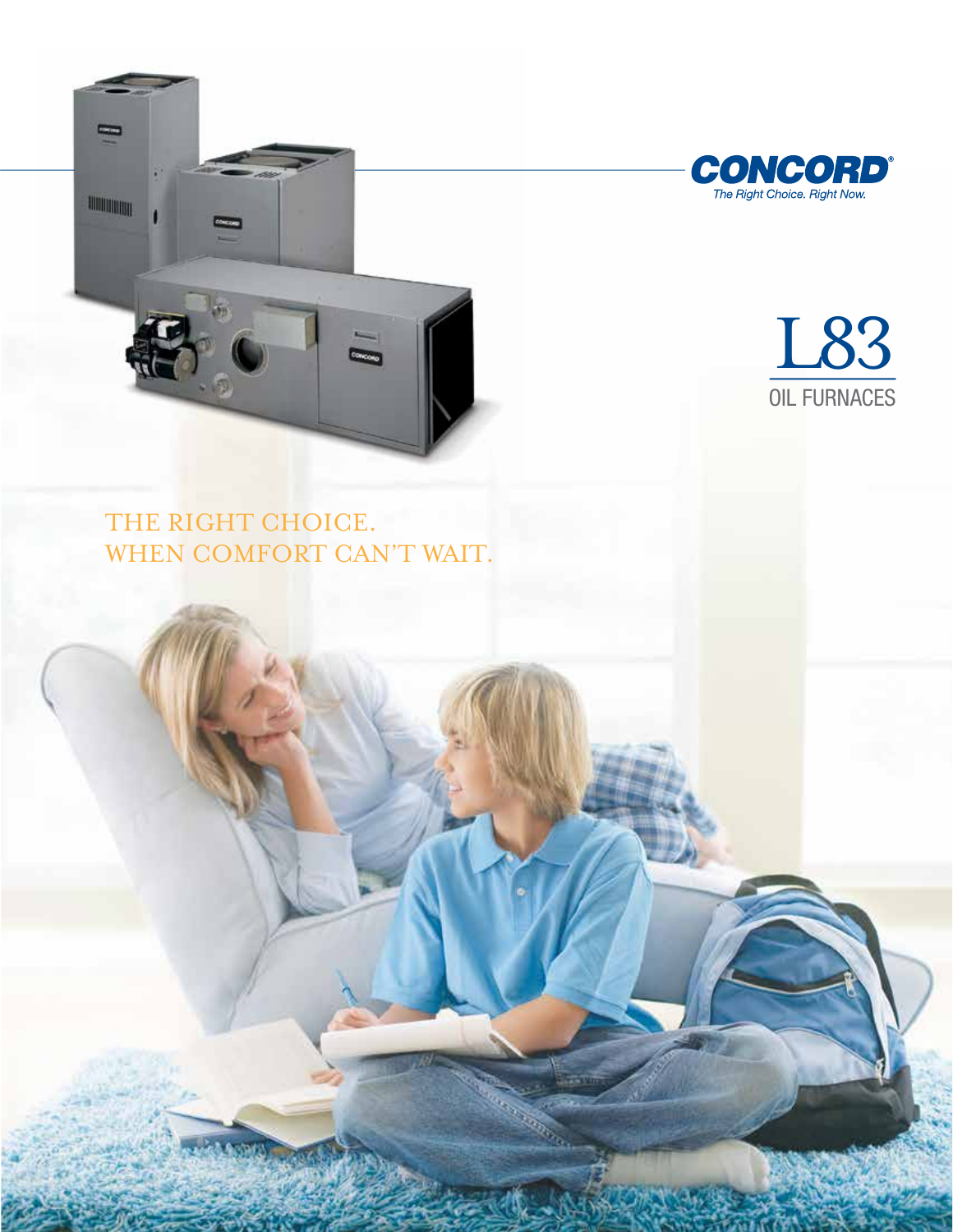# A CONCORD™ OIL FURNACE KEEPS YOU WARM, RIGHT FROM THE START.

When your older oil furnace quits, you need a solid replacement that's ready to go to work for you right away. A Concord L83 oil furnace is the right choice. Built and lab-tested for exceptional toughness, Concord L83 furnaces deliver reliable warmth all winter long, year after year.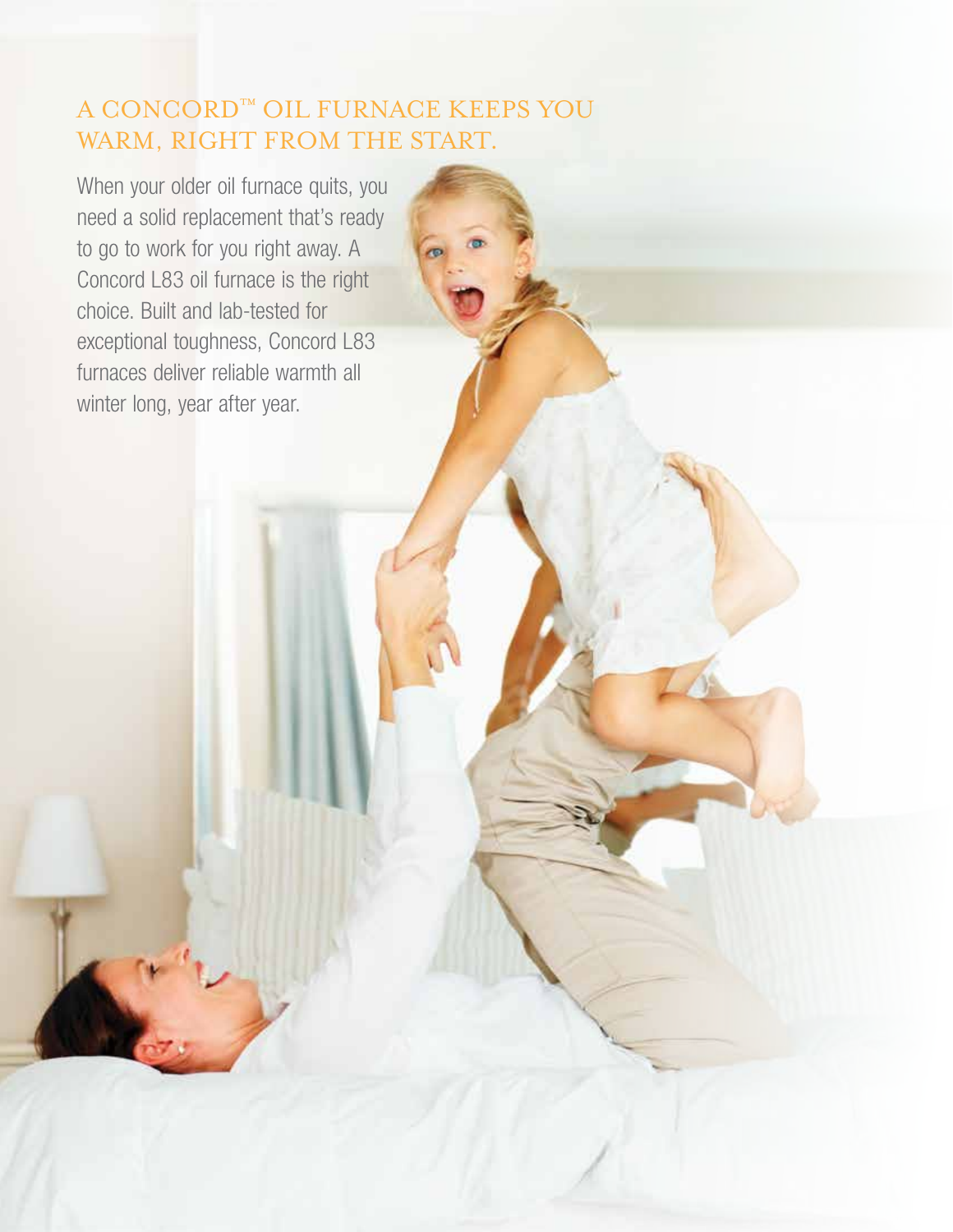

### Some decisions are tough. This one isn't.

When you consider Concord systems, quality and value are givens. You're getting peace of mind with great features and smart designs that squeeze more efficiency out of every energy dollar. And best of all, you get it right now.

#### Quality that saves you money.

Every L83 oil furnace uses a Beckett™ burner, the standard for reliable and efficient heating. So you can stay warm, while still saving money on fuel costs.

#### Over the years, a hardworking Concord furnace can save you hundreds of dollars on utility bills.



*Savings vary depending on use, geography, lifestyle, maintenance, installation and other factors. Chart depicts 5-year savings over less-efficient models.*

### Fully equipped for outstanding performance.

A Concord L83 is a choice you can feel good about now and season after season. That's because every L83 is equipped with a heavy-duty heat exchanger and a motor that's dynamically balanced and run-tested for smooth performance. Prepainted cabinets add to the L83's toughness.